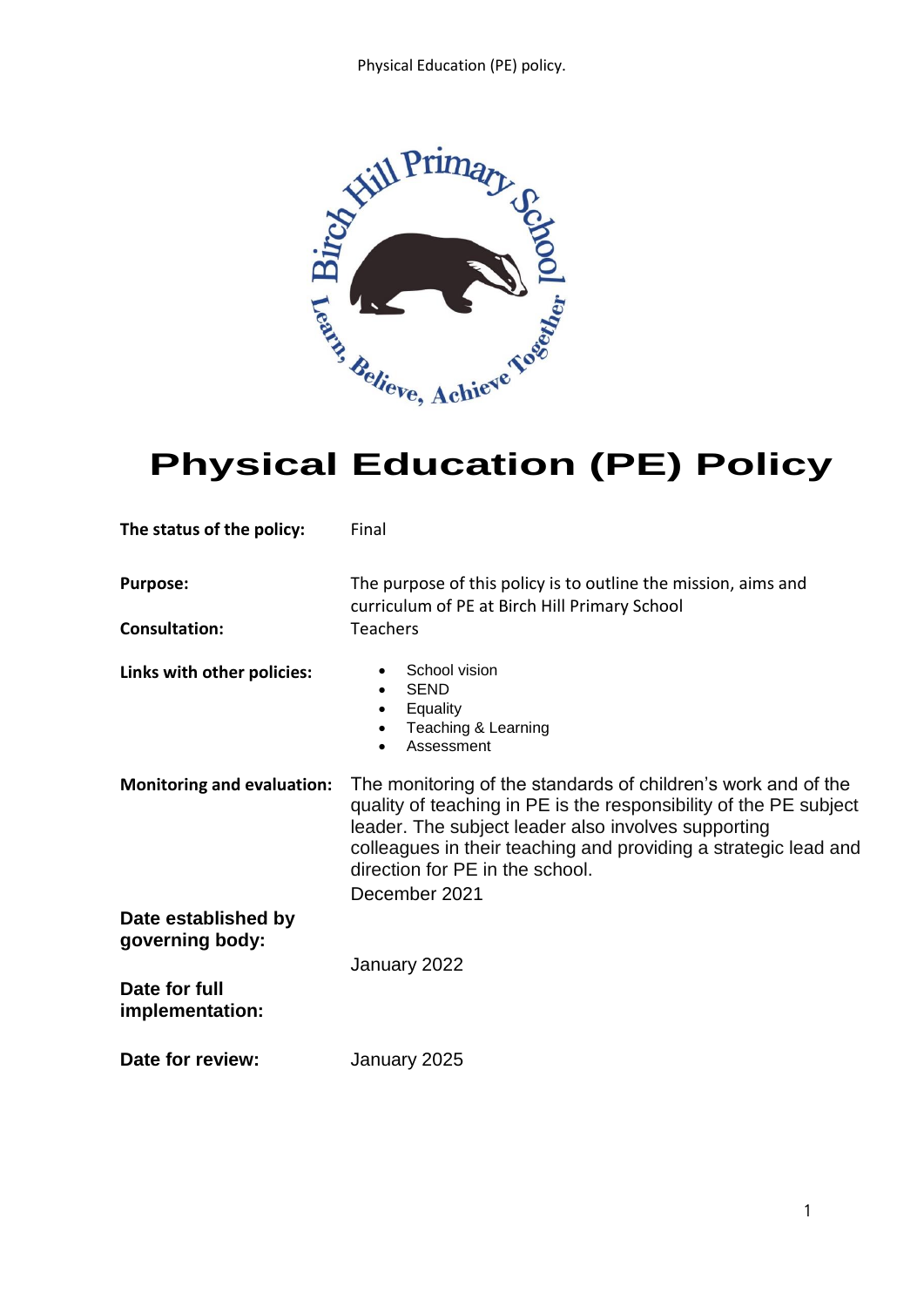#### **Mission Statement**

Physical Education is highly valued at Birch Hill Primary School as we recognise the importance of its contribution to our pupil's health and well-being, academic development and enjoyment of school life. Our pupils are renowned for their success in extra-curricular sporting activities at a local and national level.

We have high expectations and high aspirations for every one of our students. We aim to provide high quality physical education for all children, delivered by members of staff, who are committed to engaging pupils and developing their skills in PE.

Our aim is to ensure that each one has access to the best possible opportunities and experiences during their education, so that they can reach their full potential and are better prepared for the future. With that in mind, we have created a strong and purposeful PE curriculum, which shows clear development throughout the school from EYFS to Year 6.

Additional to our curriculum based Physical Education; we aim to inspire a love of extra-curricular sporting activities. Birch Hill School frequently participates in many of the Bracknell Forest sporting events throughout the academic year. Children benefit from participation in: triathlons, athletics, football tournaments, tennis matches, cricket skills workshops and many more.

#### **1 Aims and objectives**

1.1 Physical education develops the children's knowledge, fundamental skills and understanding, so that they can perform with increasing competence and confidence in a range of physical activities. These include dance, games, gymnastics, swimming and water safety, athletics and outdoor adventure activities, ball games, striking and fielding. Physical education promotes an understanding in children of their bodies in action. It involves thinking, selecting and applying skills, and it promotes positive attitudes towards a healthy lifestyle. Therefore, we aim to encourage a love of physical activity, which will stick with children throughout their lives.

1.2 The objectives of teaching Real PE in our school are:

 to enable children to develop and explore physical fundamental skills with increasing control and coordination;

- to encourage children to work and play with others in a range of group situations;
- to develop the way children perform skills, and apply rules and conventions, for different activities;
- to show children how to improve the quality and control of their performance;
- to teach children to recognise and describe how their bodies feel during exercise;
- to develop the children's enjoyment of physical activity through creativity and imagination:
- to develop an understanding in children of how to succeed in a range of physical activities, and how to evaluate their own success;
- to develop the children's understanding of how to warm the body up and why this is important for physical exercise;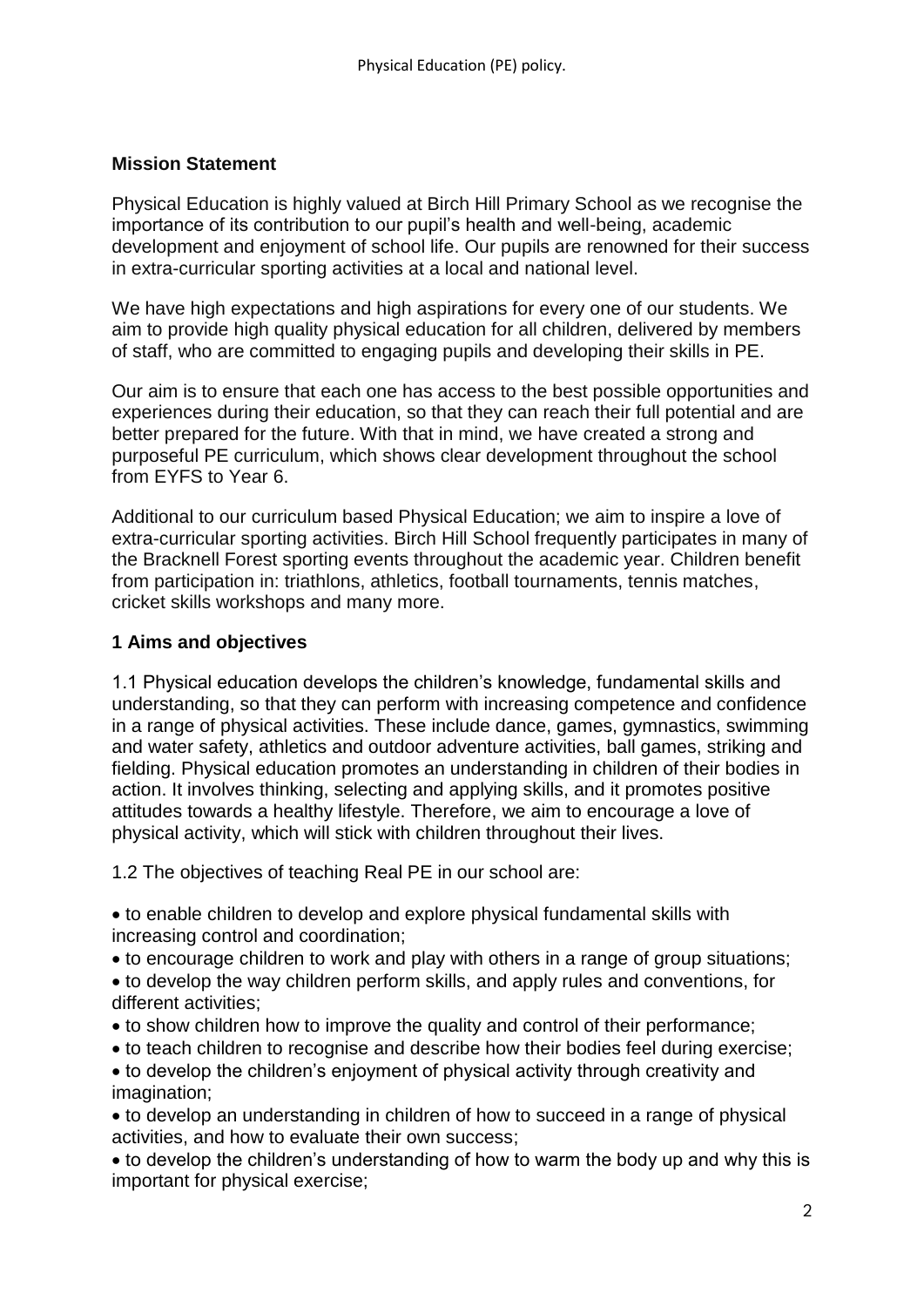to promote an understanding of safe practice and develop a sense of responsibility towards their own and others' safety and well-being;

to develop independence in children's learning and reflection of learning.

## **2 Teaching and learning style**

2.1 PE lessons are taught using the Real PE scheme, which covers all aspects of the new curriculum. Our principal aim is to develop the children's knowledge, fundamental skills and understanding, and we do this through a mixture of wholeclass teaching and individual or group activities planned towards the children's needs and abilities. Teachers draw attention to good examples of individual performance as models for the other children, and we encourage the children to evaluate their own work as well as the work of other children. Within lessons, we give the children the opportunity both to collaborate in Physical Education and to compete with each other and themselves. Furthermore, they have the opportunity to use a wide range of resources.

2.2 Throughout the school, children have a wide range of physical ability. Real PE aims to give every child the physical literacy, emotional and thinking skills to achieve in PE, Sport and life. The unique, child centred approach transforms how we teach PE to include, challenge and support every child. The core real PE programme includes training, the very best innovative resources and is supported by Jasmine - a real learning platform. We provide suitable learning opportunities for all children by matching the challenge of the task to the ability of the child. We achieve this through a range of strategies:

 setting common tasks that are open-ended and can have a variety of results (e.g. measured events, such as an 80 metre sprint or bean bag toss challenge);

 setting tasks of increasing difficulty, where not all children complete all tasks (e.g. the high jump or an obstacle course);

 providing a range of challenge through the provision of different resources (e.g. different gymnastics equipment).

#### **3 PE curriculum planning**

3.1 PE is a foundation subject in the National Curriculum. Our school uses the Real PE scheme of work as the basis for its curriculum planning in PE, which accommodates the new national curriculum requirements. As required, we teach dance and the fundamental skills for games at Key Stage 1. In Key Stage 2 we teach compulsory dance, fundamental skills for games, ball skills, striking and fielding, swimming and water safety, and athletics. We do not teach 'adventure activities' as part of the normal school programme, however, this will be included as a key element of our Year 6 residential visit. Swimming and water safety is developed in KS2.

3.2 The curriculum planning in PE is carried out in three phases (long-term, mediumterm and short-term). The long-term plan maps out the PE activities covered in each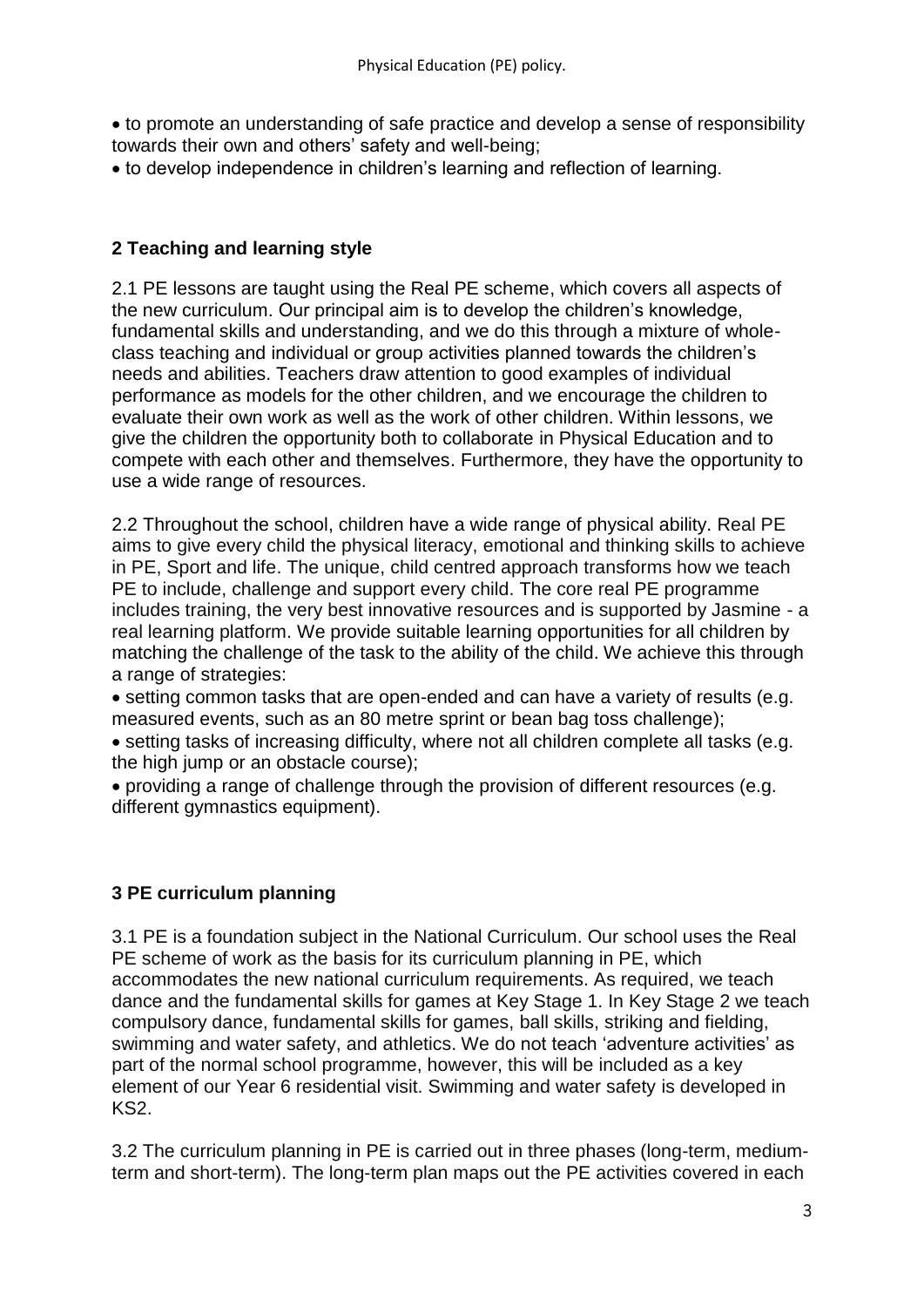term during the key stage. The PE subject leader devises this plan in conjunction with teaching colleagues in each year group.

3.3 We use the national scheme of work as the basis for our medium term plans. This gives details of each unit of work for each term. These plans define what we teach, and ensure an appropriate balance and distribution of work across each term. The subject leader keeps and reviews these plans.

3.4 Class teachers follow Real PE planning resources for each PE lesson. This lists the specific learning objectives and expected outcomes, and give details of how the lesson is to be taught. The class teacher keeps these individual plans, and the class teacher and subject leader often discuss them on an informal basis.

3.5 We plan the PE activities so that they build upon the prior learning of the children. While there are opportunities for children of all abilities to develop their skills, knowledge and understanding in each activity area, there is progression planned into the scheme of work, so that the children are increasingly challenged as they move up through the school.

## **4 The Foundation Stage**

4.1 We encourage the physical development of our children in Foundation Stage as an integral part of their work. As the reception class is part of the Foundation Stage of the National Curriculum, we relate the physical development of the children to the objectives set out in the Early Learning Goals, which underpin the curriculum planning for children aged three to five years of age. We encourage the children to develop confidence, control of the way they move, and care in the handling of tools and equipment. We give all children the opportunity to undertake activities that offer appropriate physical challenge, both indoors and outdoors, using a wide range of resources to support specific skills. Foundation stage also follow Real PE during their allocated 2-hour PE slots per week where they develop basic fundamental movement skills of agility, balance and coordination. The curriculum provides opportunities for the children to work individually and collaboratively on activities thus developing their team working skills. Children participate in competitive sporting activities against self, others and take part in festivals in the wider community.

#### **5 Contribution of PE to teaching in other curriculum areas**

5.1 PE contributes to the teaching of English in our school by encouraging children to describe what they have done, and to discuss how they might improve their performance. Children also talk to each other and work in partners.

5.2 PE contributes to the teaching of personal, social and health education and citizenship. Children learn about the benefits of exercise and healthy eating and develop an understanding of how to make informed choices about these things.

5.3 Spiritual, moral, social and cultural development The teaching of PE offers opportunities to support the social development of our children through the way we expect them to work with each other in lessons. Groupings allow children to work together, and give them the chance to discuss their ideas and performance. Their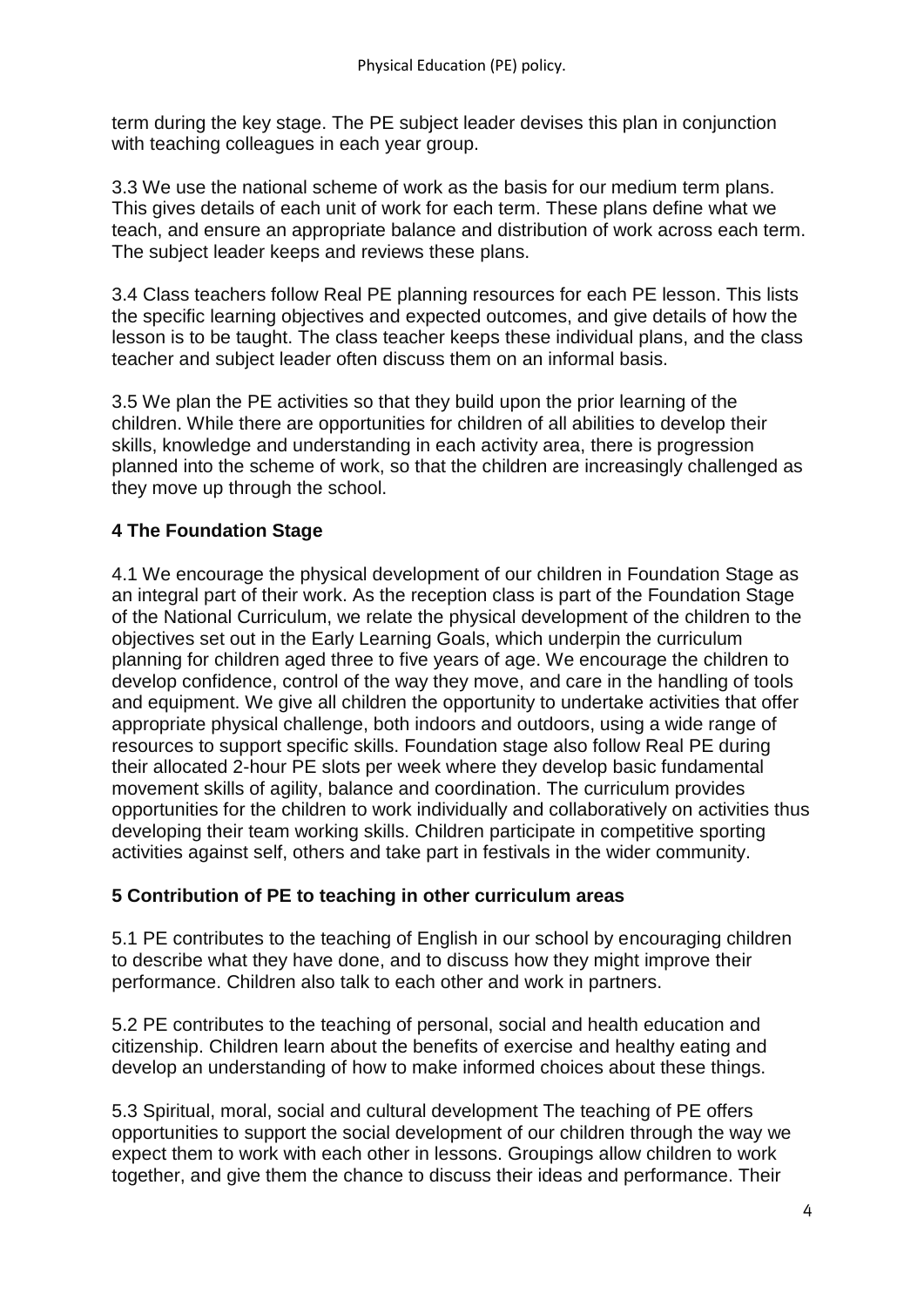work in general enables them to develop a respect for other children's levels of ability, and encourages them to co-operate across a range of activities and experiences. Children learn to respect and work with each other, and develop a better understanding of themselves and of each other.

### **6 PE and inclusion**

6.1 We teach PE to all children, whatever their ability or individual needs. PE forms part of the school curriculum policy to provide a broad and balanced education to all children. Through our PE teaching we provide learning opportunities that enable all pupils to make good progress. We strive hard to meet the needs of those pupils with special educational needs, those with disabilities, those with special gifts and talents, and those learning English as an additional language, and we take all reasonable steps to achieve this. For further details see separate policies: Special Educational Needs; Disability Non-Discrimination and Access; Gifted and Talented; English as an Additional Language (EAL).

6.2 When progress falls significantly outside the expected range, the child may have special educational needs. Our assessment process looks at a range of factors – equipment, teaching style, differentiation – so that we can take some additional action to enable the child to learn more effectively. Assessment against the National Curriculum allows us to consider each child's attainment and progress against expected levels. This helps ensure that our teaching is matched to the child's needs. Within Real PE there are activities for all children available as it aims to challenge EVERY child.

6.3 Interventions will lead to the creation of an Individual Education Plan (IEP) for children with special educational needs. The IEP may include, as appropriate, specific targets relating to PE.

6.4 We enable all pupils to have access to the full range of activities involved in learning PE. Where children are to participate in activities outside our school (a sports event at another school, for example) we carry out a risk assessment prior to the activity, to ensure that the activity is safe and appropriate for all pupils.

6.5 Gifted and talented pupils: If a child is deemed to be gifted and talented within a particular sport or within an area of PE, this child will be added to our gifted and talented register, with an explanation of their particular talents. We also encourage those we feel are Gifted and Talented to join an appropriate club to further their development.

## **7 Assessment for learning**

7.1 Teachers assess children's work in PE by making assessments as they observe them working during lessons. Older pupils are encouraged to evaluate their own work and to suggest ways to improve. Teachers complete a basic baseline assessment of all children and record the progress made by children against the Real PE assessment wheel. The assessment wheel is split into twelve fundamental areas deemed to be essential in physical development and are graded in difficulty. KS2 children are also able to assess themselves using the assessment wheel.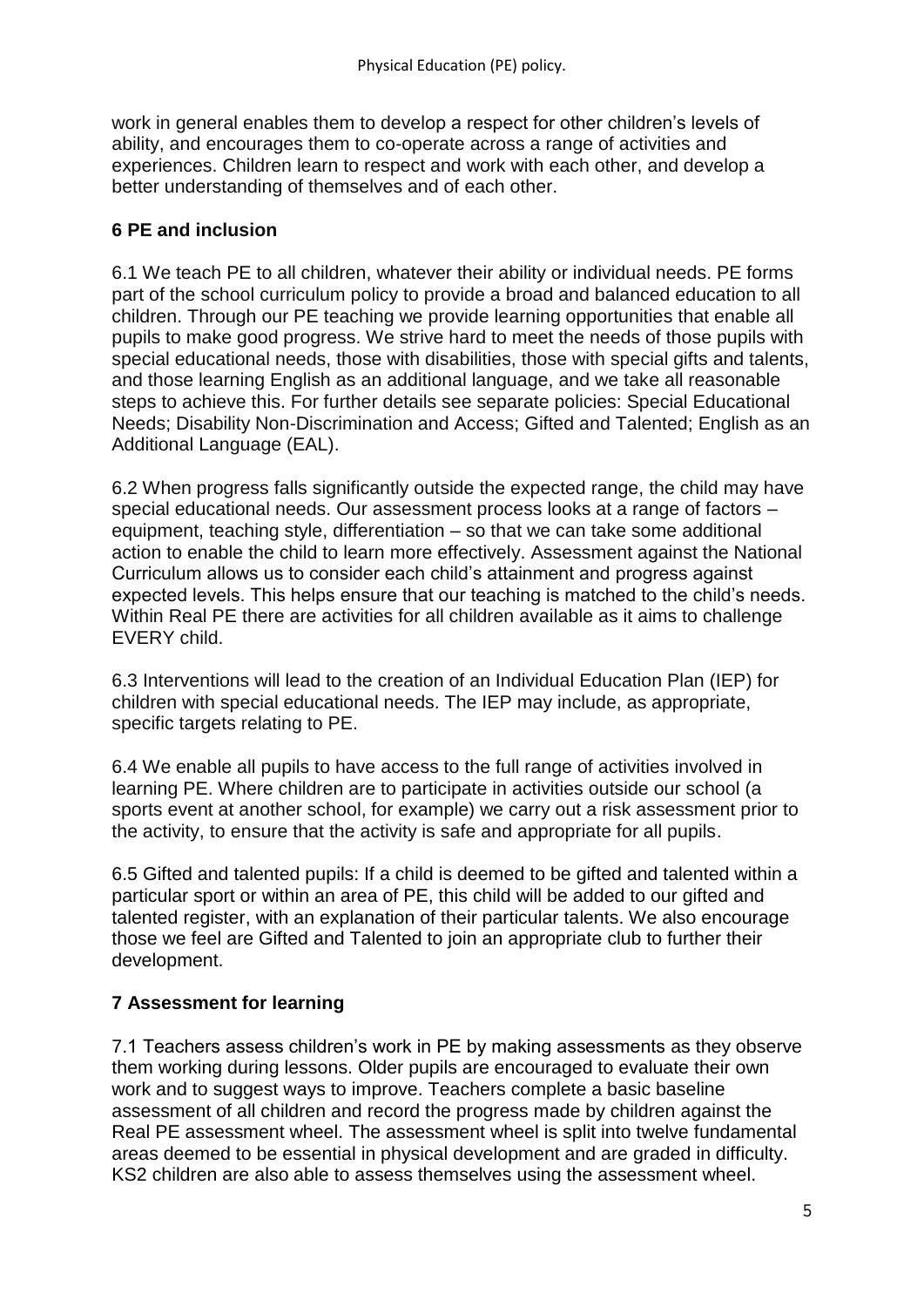These records also enable the teacher to make an annual assessment of progress for each child, as part of the school's annual report to parents. The teacher passes this information on to the next teacher at the end of each year.

7.2 Staff Continued Professional Development (CPD) All staff are taking part in continuous professional development with Real PE and Swimming to ensure secure subject knowledge, awareness of health and safety procedures and up to date knowledge. Staff should indicate where they feel they need support so that appropriate support can be given by the subject leader through INSET. All staff who attend any CPD course will provide feedback/disseminate the information. As well as this, with our partnership with Real PE we are entitled to several training days throughout the year and the subject leader attends three off-site training days.

## **8 Resources**

8.1 There is a wide range of resources to support the teaching of PE across the school. We keep most of our small equipment in the PE store, and this is accessible to children only under adult supervision. There are several other sheds around the school grounds, which contain balls, hockey equipment and sports day equipment. The hall contains a range of apparatus, and we expect the children to help set up and put away this equipment as part of their work. In doing so, the children learn to handle equipment safely. The children use the school field for games and athletics activities, and the local swimming pool for swimming lessons.

## **9 Health and safety**

9.1 It is the general teaching requirement for health and safety that applies to this subject. We encourage the children to consider their own safety and the safety of others at all times. We expect them to change for PE into the agreed clothing for each activity area. All children will be expected to bring the appropriate kit to each PE lesson. If none is present, the school will provide a spare set (if available) for the children. If children persistently forget their kit a letter will be sent home to parents informing them of the situation so the children take responsibility for their kit and do not rely on the school.

9.2 The governing body expects the teachers to set a good example by wearing appropriate clothing when teaching PE. The policy of the governing body is that no potentially dangerous jewellery is to be worn for any physical activity.

9.3 All teachers should make themselves aware of the health and safety arrangements for the areas of activity that they are teaching. All pupils must be taught how to handle and carry apparatus and resources appropriately. They should be taught to recognise hazards, assess the consequent risks and take steps to control the risks to themselves and others.

9.4 The children's safety and ability to fully access the curriculum are priorities within the school and to this end reference should be made to the school's Safeguarding Policy. Due consideration will be given to the procedures when children are changing for swimming or any other athletic activity and to the safe use of equipment around the school. Relevant checks will be made on those adults who are not teachers who